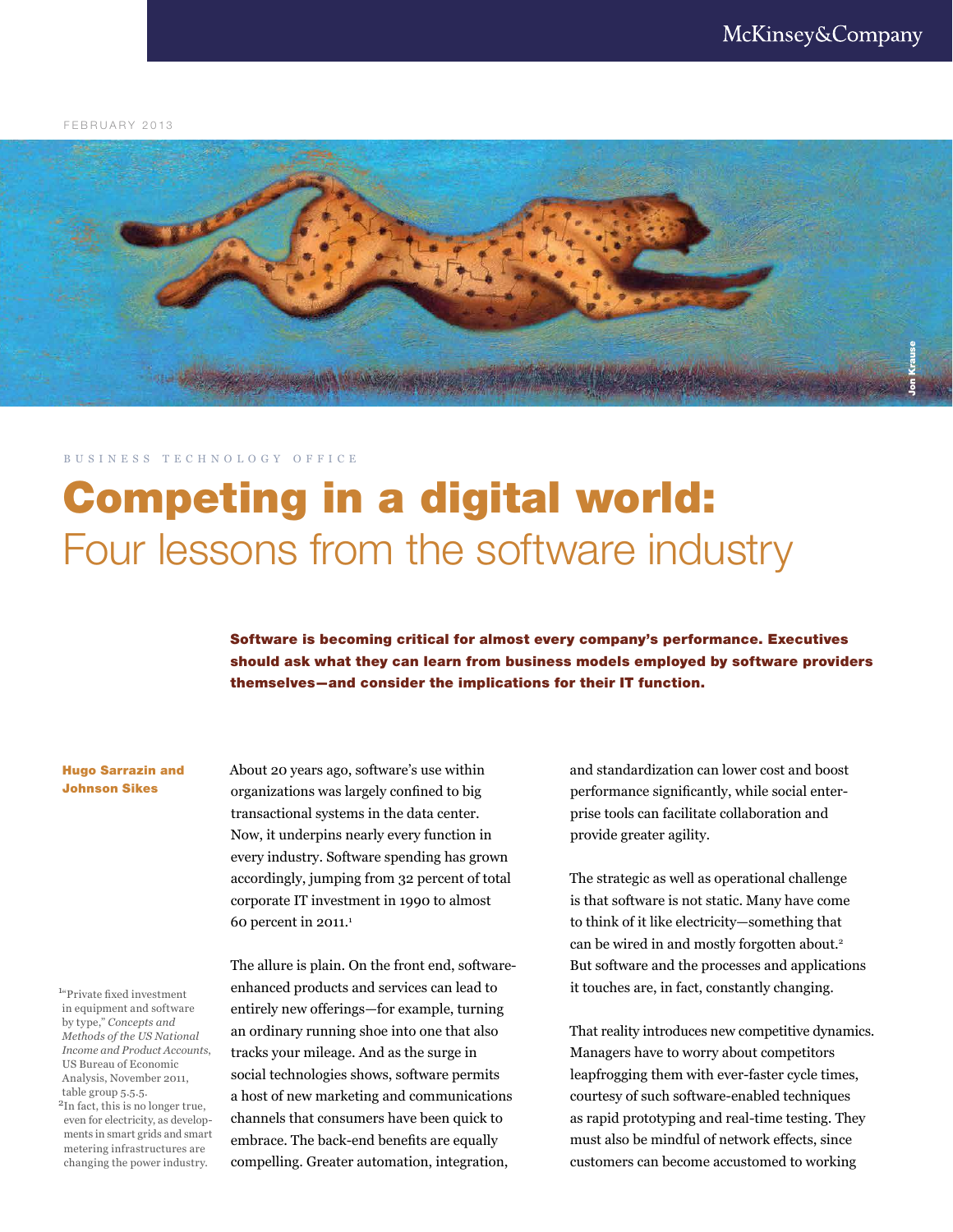#### **Takeaways**

Software underpins nearly every function in every industry, but it is not static; the reality that it is constantly changing has created new competitive dynamics.

Organizations must find ways to broaden their ecosystems and become more responsive managers would do well to study leading players in the software industry as they consider how software may transform their businesses.

Reflecting on four questions can help companies as they address their business and operating models.

3Software companies often provide software-development kits to external programmers to help better integrate systems and functionality. Application-programming interfaces are structured or prebuilt interfaces to help applications interact with one another (for example, allowing a dynamic map of local stores to be embedded on a Web site). <sup>4</sup>Michael Chui and Tom Fleming, "Inside P&G's digital revolution," mckinseyquarterly .com, November 2011.

with a certain platform and be slow to switch. That can be good news for incumbents but a major barrier for those trying to break into a certain category. Another challenge is that an organization may be swimming in data but exploiting only a fraction of available information.

To effectively respond to these new dynamics, companies must begin thinking about ways to broaden their ecosystems and revenue streams while becoming more responsive and agile. These are issues that software providers have been addressing for a number of years. Given the increasing importance of software for almost every company's performance, executives in all industries should consider how software may fundamentally change their businesses. Managers would do well to study leading software-industry players and discuss a set of questions to understand whether and how they can learn from the business and operating models that these companies employ. The answers will vary for different industries and companies, but we believe the exercise is a useful step toward making the most of large and rising software investments.

#### 1. Moving from products to platforms

Success in the software industry has long been influenced, and often driven, by the ecosystem of developers, plug-ins, software-development kits and application-programming interfaces (APIs),3 and add-ons that drive added value and increase stickiness for products. Similarly, companies in other industries need to think expansively and include upstream suppliers as well as downstream vendors or consumers, and focus on how each part of the value chain integrates into the new platform. Many companies still stick to the business models of the past, where product development is almost exclusively an in-house activity and kept under strict control. But some, like consumer-goods giant P&G, have flung their doors open to include a wide range of partners in developing and tailoring the next big thing. Instead of "not invented here," the mind-set is shifting to "proudly found elsewhere." P&G, for instance, launched a "connect and develop" platform that has secured more than 1,000 partner agreements on innovation.

By opening innovation processes to outside voices, organizations not only gain a broader range of perspectives to enrich the innovation gene pool, they also gain valuable scale—more resources at a fraction of the price. And it's not just the front end that stands to gain: greater connectivity with suppliers and buyers can be a win-win situation when it comes to managing inventory, budgeting and forecasting, allowing organizations to access better—and more real-time data, and refining production and supply-chain processes on the spot. In a *McKinsey Quarterly* interview,<sup>4</sup> Bob McDonald, P&G's CEO, said his organization looks to increase integration with retail partners because "getting the data becomes part of the currency of the relationship." In some cases, P&G is even using its scale "to bring state-of-the-art technology to retailers that otherwise can't afford it."

*Question: What new opportunities are unlocked if we move from products to platforms?* 

- What is our industry equivalent of an API that will encourage involvement and increased interaction across the ecosystem (including suppliers, partners, vendors, and users)?
- How can we align the different parts of the ecosystem to adopt more points of integration?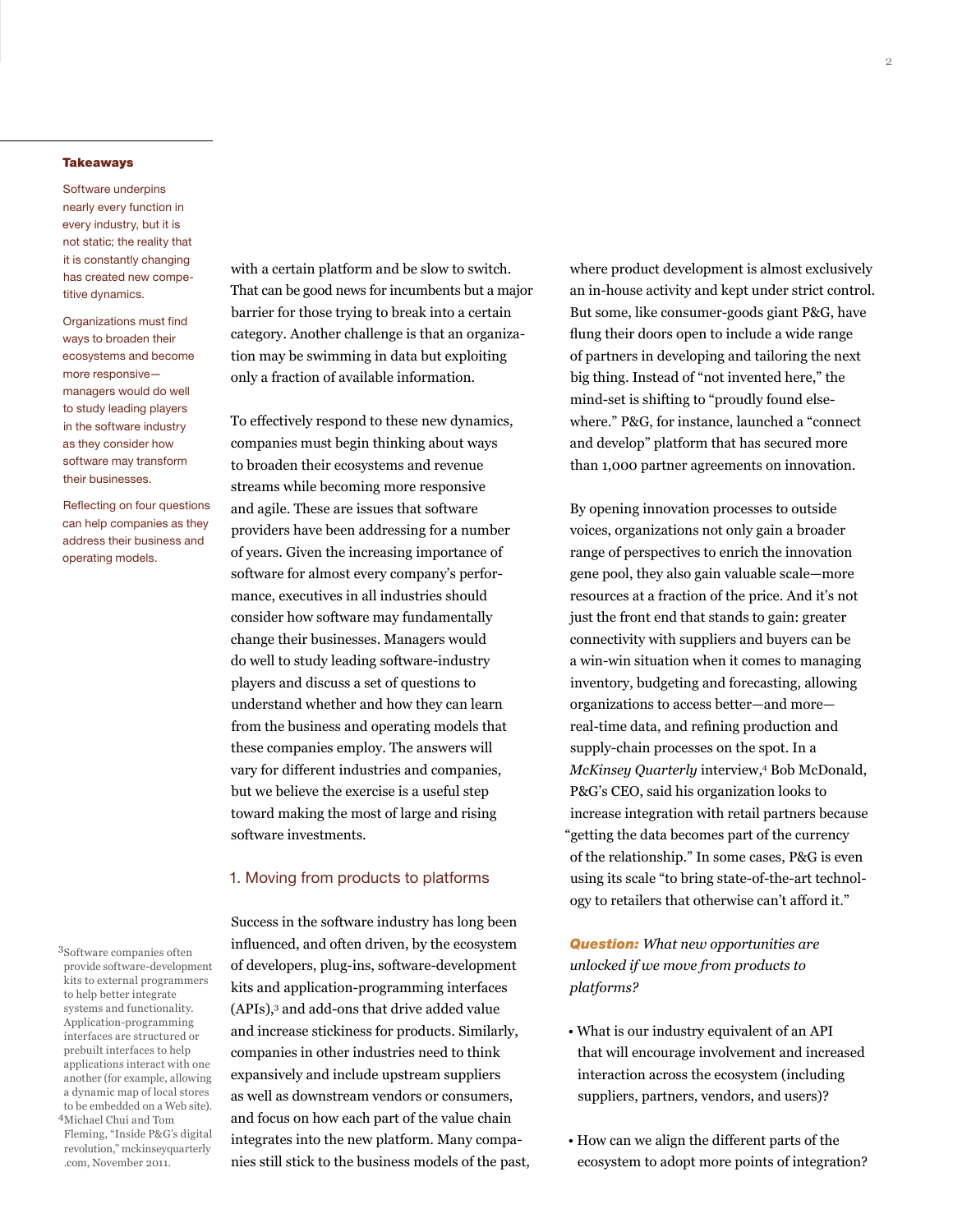# The right role for IT

IT will undoubtedly play a more significant role as software becomes a larger part of the company and the product. This will require structural changes for both leadership and operations. CIOs will increasingly have a greater voice in strategic discussions. Operationally, there will be more cross-fertilization among specialties, with IT employees placed directly in the line of business to help push through desired product and process changes.

Some executives are beginning to experiment with a new management model consisting of two categories<sup>1</sup>: "factory IT" and "enabling IT." Factory IT encompasses the bulk of an organization's IT activities. It applies lessons from the production floor on scale, standardization, and simplification in order to drive efficiency, optimize delivery, and lower unit

costs. Enabling IT focuses on helping organizations respond more effectively to changing business needs and gain a competitive advantage by spurring innovation and growth.

Enabling IT also requires technology leaders to think more expansively about their role and how the systems they manage affect the business as a whole. They need to keep in mind that software assets are ubiquitous and span every part of their organization—and in some cases its business partners and customers—which influences the organization in not-so-obvious ways. The CIO of a social-media company recently told us, for example, that his role includes being the guardian of the company culture, which is characterized by speed, transparency, and flexibility, and making sure that the software the company rolls out supports these tenets.

1 See Roger Roberts, Hugo Sarrazin, and Johnson Sikes, "Reshaping IT management for turbulent times," mckinseyquarterly.com, December 2010.

5As-a-service and consumptionbased pricing leverages cloud computing to unbundle computing products and software so that users can economically purchase a subscription to online software (for example, e-mail services, customer-relationshipmanagement systems, or productivity suites) rather than buying and operating the separate hardware and software components. This also allows these services to be "turned off" on demand and often shifts them from capital to operating expenses.

- Of the new value that is created with this integration, how are the gains shared across members of the ecosystem? What are the critical control points that we must own to protect our position and maximize rents?
- How can we create a cadre of evangelists (internally and externally) to encourage the adoption of our platform?

# 2. Accelerating revenue by creating new business models

Software and Internet companies have developed multiple avenues to generate revenue, going

beyond a simple licensing model. Companies like LinkedIn and Skype have thrived using the "freemium" model. Both cultivated a large base of users with their basic, no-cost platform, and then introduced several paid-for options, ranging from recruiting services and tiered access and networking privileges in the case of LinkedIn and landline calling in the case of Skype. They were able to tap an audience that was loyal to their brand to boost revenues. Other revenue models include using as-a-service and consumption-based pricing5 and creating new integrated services.

Innovative companies in other industries are experimenting with ways to combine products,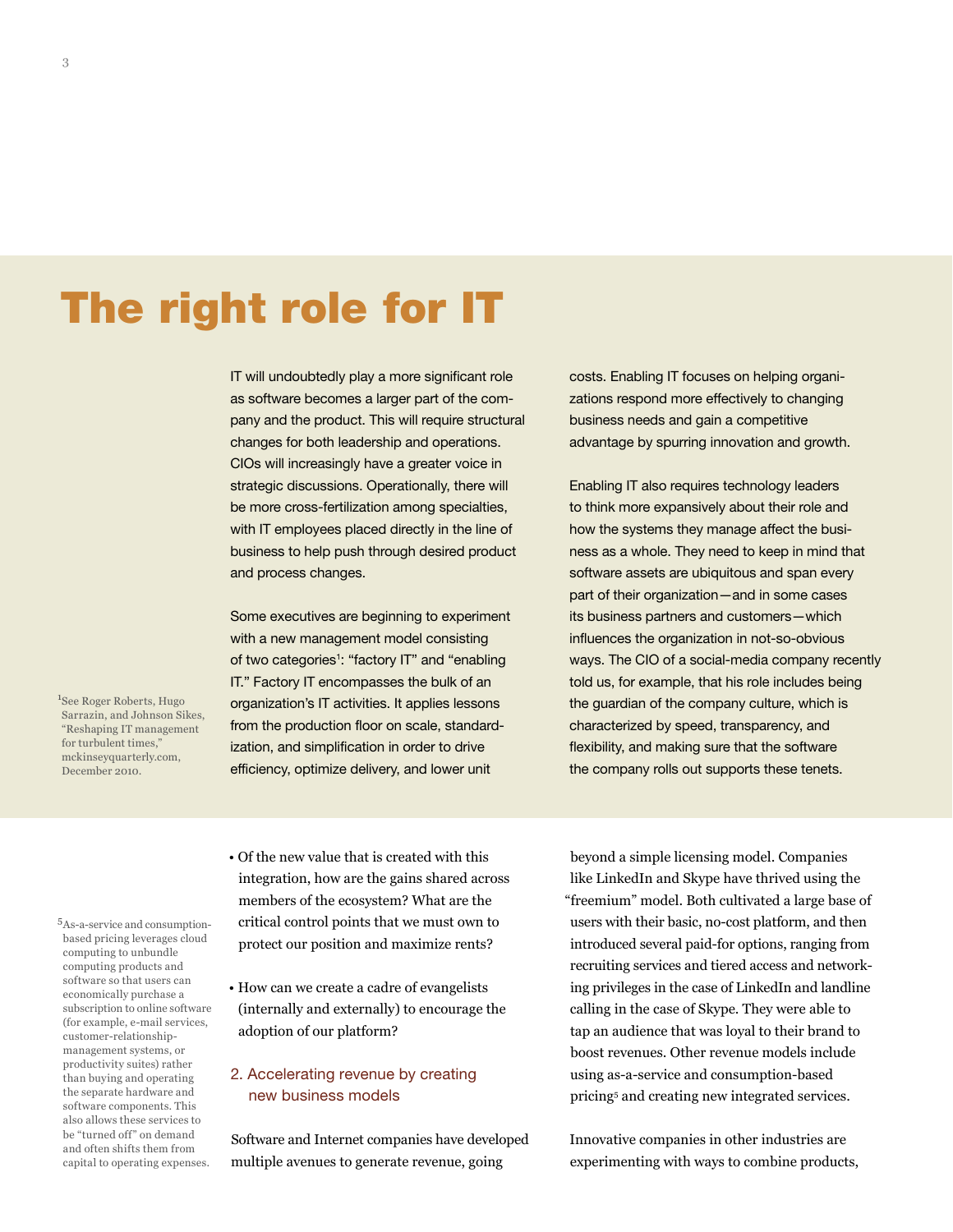services, and data to create entirely new businesses—often with software playing a critical role in knitting together or enabling these new models. Industries from manufacturing to consumer goods have stitched information assets into their traditional product offerings and have come away redefining the category and raising the bar for competitors.

Nike took this approach with one of its shoe lines. It created Nike+, a sensor compatible with Apple iOS devices (for instance, the iPod or iPhone), to be used with its running shoes. The sensor allows the wearer to track mileage and running habits and upload data onto a Web site to manage workouts, connect with fellow runners, and share routes. The line not only launched a profitable new revenue stream but also helped boost Nike's market share and created a community of highly engaged users.

In addition to creating new revenue streams by amping up traditional product and service offerings, organizations have been mining "exhaust data"—information that is a by-product of normal business operations—for use in developing new products. Such by-products, for instance, allow credit-card companies to monetize transactional data from cardholders by analyzing and selling these data to merchants. Similarly, Intuit is beginning to use data amassed from its QuickBooks software to provide new benchmarking and reporting services for small businesses.

*Question: What business model could we borrow from the software industry to accelerate adoption?*

- <sup>6</sup>Eric Ries, *The Lean Startup: How Today's Entrepreneurs Use Continuous Innovation to Create Radically Successful Businesses*, first edition, New York, NY: Crown Business, 2011.
- How do we trade off one-time revenues (for example, a license fee or outright sale) to capture recurring subscription revenues?
- What is the real lifetime value of our customers, and how does this change our approach to setting prices?
- Are our internal systems able to handle these shifts? Are incentives in our organization (especially in the sales force and channels) in place to make the right trade-off?
- What are the ancillary assets our company has (for example, brands or data), and how could we deploy them without harming our core business?
- 3. Accelerating cycle time and cocreating with customers

Empowered by constant connectivity, the rise of social networks, and an increasing amount of software in products, companies are seeing new options in the way they interact with customers and develop and release products. They are speeding up cycle times and shortening learning curves by testing new products or ideas with consumers using mockups, computergenerated virtual products, and simulations.

The software world was one of the first to roll out new products before all the planned features and capabilities were built. It started with a basic model, or minimum viable product,<sup>6</sup> that customers could upgrade over the life of the product with just a few clicks. New features were introduced when ready rather than stalling the base product launch. This allowed companies to get to market faster, enable new features (or fix bugs), and improve their ability to respond to competitors' changes. Apple launched its first iPhone, for instance, without an app store or the ability to add new applications. It added those features in a software update one year later.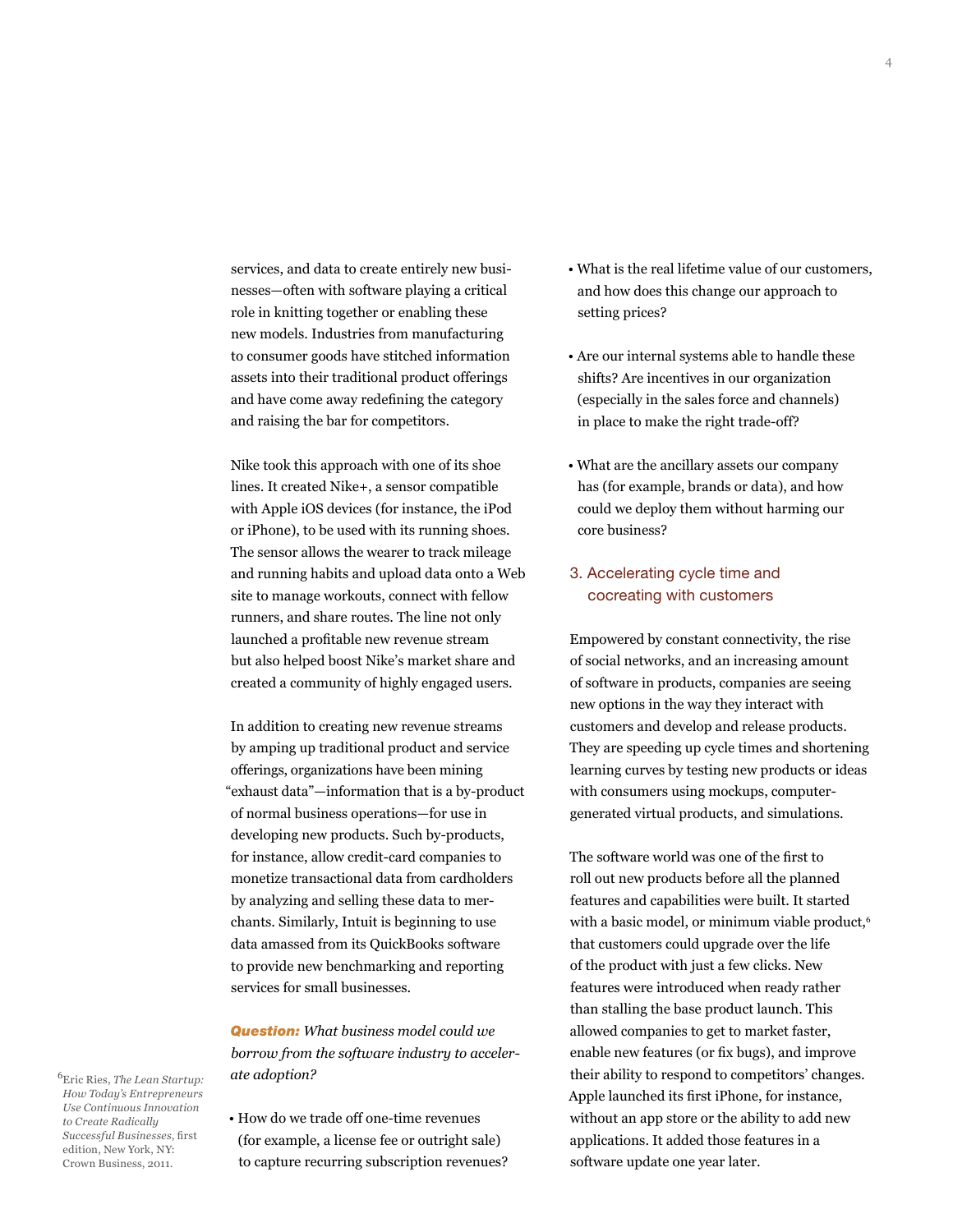

Other industries are learning from this example. Many digital cameras, for instance, can receive firmware upgrades to fix bugs or enable new capabilities. But this is not just a phenomenon for digital gadgets. In early 2012, Ford released an upgrade for its Sync communications and entertainment system7 by mailing USB keys to customers eligible for an upgrade. No dealer visit is required.

Crowdsourcing is an example of cocreation: companies use social tools to engage customers or partners in solving problems, which reinforces engagement and a sense of community in the process. For instance, Coca-Cola used crowdsourcing to develop new designs for bottle crates in Germany and marketing ideas for Coke Zero in Singapore. GE has crowdsourced green business ideas under its "ecomagination" challenge. This engagement model has even been flipped, with companies like Kickstarter providing a platform for entrepreneurs to presell product ideas as a way to solicit funding based on early prototypes or ideas.

*Question: What is the right way for us to engage with and learn from our customers?*

• How can we embed test-and-learn and rapiditeration principles in our product-development process? Where else can these principles be used in our company?

- Should we establish a beta program with consumers? How else can we collaborate with them?
- What is too soon to ship? And how tolerant of potentially incomplete or buggy products will our customers be?
- What cultural changes are needed in our organization to encourage it not only to listen to customers but also to give them control?
- How much product control are we willing to give up?

## 4. Creating an agile organization

The three lessons above involve accelerating the clock speed of the enterprise and thinking differently about the structures across the business or boundaries with customers or users. Adopting these behaviors will require a more agile and flexible organization.

Software creation is inherently team based; as a result, the vast majority of software companies have built teamwork into their ethos. Teams assemble and reassemble based on specific projects, often resulting in flatter organizations than may be seen in other industries. To the uninitiated (and sometimes even to those in the industry), this way of working feels like barely controlled chaos. Companies that do this well depend on core organizational elements, including increased transparency, a laser-like focus on aligning culture and mind-set, and clearly defined, common goals.

In the past decade, many software organizations have built on these elements and further increased their productivity by using agile programming techniques—where teams run

<sup>7</sup>"Ford Sync software upgrade adds new features to MyFord Touch," media.ford.com, January 2011.